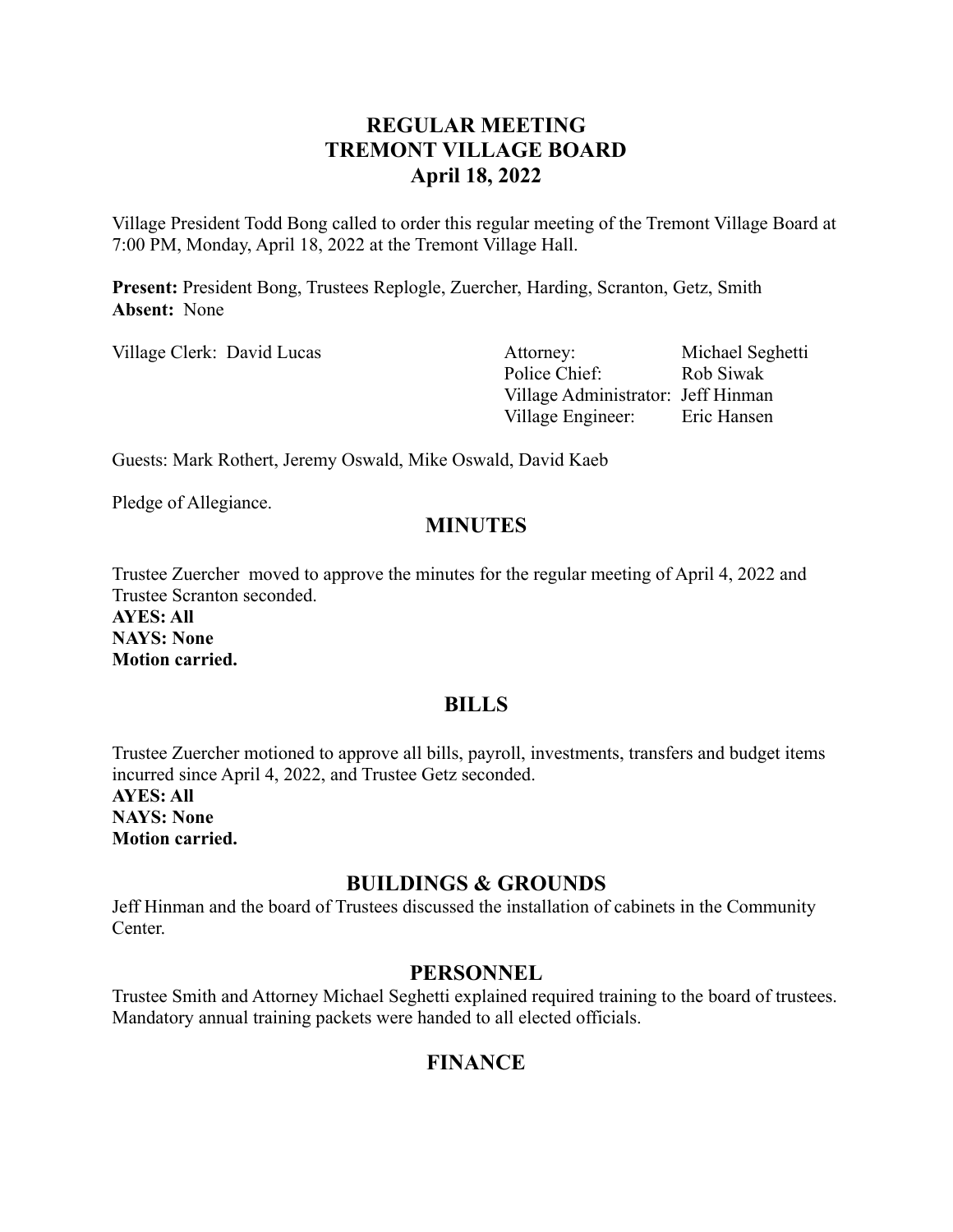Trustee Scranton made a motion to transfer **\$15,791.43** from General Fund Savings to Police Operations Checking to cover bills and payroll and Trustee Zuercher seconded. **AYES: All NAYS: None Motion carried.**

## **PUBLIC WORKS**

Utility poles were taken down along South Sampson Street today (April 18, 2022). The 200 block of South Sampson Street is scheduled to be completed soon.

Bidding for the construction of the 100 block of South Sampson Street will take place on Friday, April 22, 2022. Construction will most likely begin to take place this summer after the Turkey Festival of 2022.

The Village of Tremont will be doing patchwork on potholes and other troublesome areas on Village roads due to the roughness of winter.

Aaron Schulz, an ISA Board Certified Master Arborist submitted a report to the Village of Tremont detailing 14 trees along South Sampson Street that are potentially in danger of future South Sampson Street construction. The board of Trustees discussed the optimal time to begin a potential tree removal schedule. More than likely, it would begin shortly after the Turkey Festival 2022.

Mike and Jeremy Oswald discussed with the board of Trustees off street parking and putting white rock on Village right of ways for off street parking.

David Kaeb and the board of Trustees discussed the possibility of a one way street near the grade school in Tremont to combat the safety issues that occur during high traffic times. Many possibilities were discussed other than one way streets. No decision has been made on this matter.

Village Administrator Jeff Hinman highlighted some main points that came from the Tri County Regional Planning Commission survey. Roughly 21% of properties in The Village of Tremont are rentals.

## **UNFINISHED BUSINESS**

Public Works is still searching for a work vehicle but there are very limited options in the current market.

Village attorney Michael Seghetti gave an update on codification and is expected to be done in the near future.

Concerning code enforcement, there are ordinance violations currently pending and there was a discussion among the board of Trustees on how to proceed with them.

# **NEW BUSINESS**

Mark Rothert, the City Manager for Pekin, and the board of Trustees discussed "Proposed Amendment #3 to the Southern Tazewell Enterprise Zone."